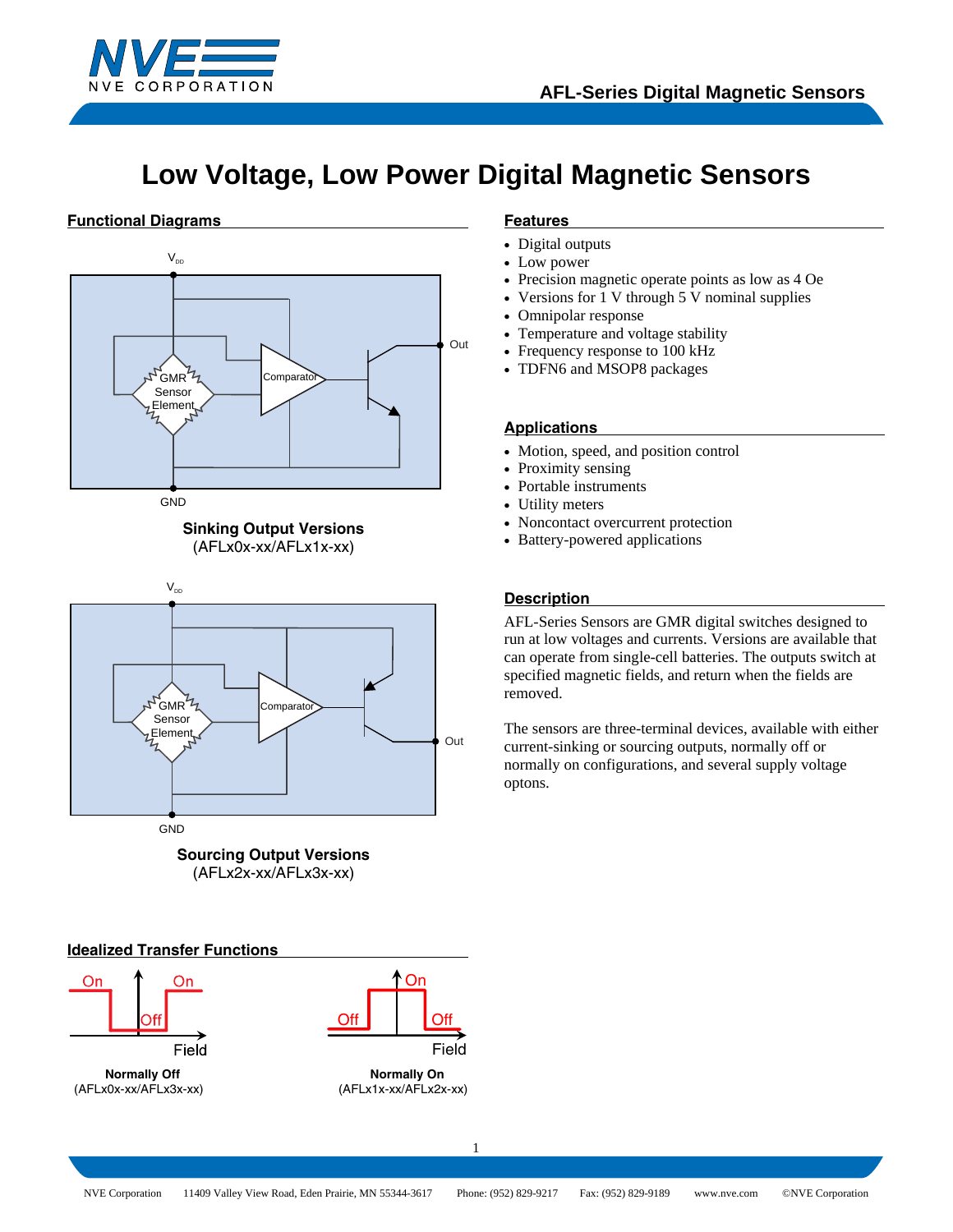

# **Absolute Maximum Ratings**

| <b>Parameter</b>       | <b>Symbol</b>   | Min.  | Max.      | <b>Units</b> |
|------------------------|-----------------|-------|-----------|--------------|
| Operating temperature  |                 | $-20$ | 85        | $\circ$      |
| Storage temperature    |                 | -65   | 150       | $\circ$      |
| ESD (Human Body Model) |                 |       | 2000      | Volts        |
| Applied magnetic field | $\Pi_{\rm MAX}$ |       | Unlimited | 0e           |

# **Operating Specifications**

| Over specified Vcc and temperature range otherwise stated.      |                       |                               |                 |                |                    |                                                 |
|-----------------------------------------------------------------|-----------------------|-------------------------------|-----------------|----------------|--------------------|-------------------------------------------------|
| Parameter                                                       | <b>Symbol</b>         | Min.                          | Typ.            | Max.           | <b>Units</b>       | <b>Test Condition</b>                           |
| Supply voltage                                                  | Vcc                   | See table of available parts. |                 |                |                    |                                                 |
| Operating temperature                                           | $T_{MIN}$ ; $T_{MAX}$ | $-20$                         |                 | 85             | $\rm ^{\circ}C$    |                                                 |
| Magnetic operate point                                          |                       |                               |                 |                |                    |                                                 |
| AFLxx0-xx                                                       |                       | $\overline{7}$                | 10              | 13             |                    |                                                 |
| $AFLxx1$ -xx                                                    |                       | 15                            | 20              | 25             |                    |                                                 |
| $AFLxx2$ -xx                                                    | $H_{OP}$              | 21                            | 28              | 34             | Oe <sup>1</sup>    |                                                 |
| AFLxx5-xx                                                       |                       | $\overline{4}$                | $\overline{7}$  | 10             |                    |                                                 |
| AFLxx6-xx                                                       |                       | $\overline{\mathbf{3}}$       | $\overline{4}$  | 6              |                    |                                                 |
| Operate/release differential                                    |                       |                               |                 |                |                    |                                                 |
| AFLxx0-xx                                                       |                       | $\mathbf{1}$                  |                 | 6              |                    |                                                 |
| $AFLxx1$ -xx                                                    | $H_{OP}-H_{REL}$      | $\overline{\mathbf{3}}$       |                 | 10             |                    |                                                 |
| AFLxx2-xx                                                       |                       | $\overline{3}$                |                 | 10             | Oe <sup>1</sup>    |                                                 |
| AFLxx5-xx                                                       |                       | $\overline{4}$                |                 | 10             |                    |                                                 |
| AFLxx6-xx                                                       |                       | $\mathbf{1}$                  |                 | $\overline{3}$ |                    |                                                 |
| Supply current                                                  |                       |                               |                 |                |                    |                                                 |
| AFL00x-xx                                                       |                       | 20                            | 35              | 55             | $\mu A$            | Max. $I_{CC}$ specified<br>at $Vec = 1.3V$      |
| $AFL02x$ -xx                                                    | $I_{CC}$              | 30                            | 50              | 75             |                    | Over specified Vcc                              |
| AFL03x-xx                                                       |                       | 15                            | $\overline{35}$ | 55             |                    |                                                 |
| $AFL10x$ -xx                                                    |                       | 25                            | 35              | 45             |                    |                                                 |
| $AFL20x$ -xx                                                    |                       | 30                            | 35              | 45             |                    |                                                 |
| AFL30x-xx                                                       |                       | 30                            | 40              | 50             |                    |                                                 |
| Output current                                                  | $I_{O-ON}$            | 100                           |                 |                | $\mu A$            |                                                 |
| Sinking (AFLx0x-xx/AFLx1x-xx)<br>Output                         | $V_{OL}$              |                               |                 | 0.2            | V                  |                                                 |
| voltage<br>Sourcing (AFLx2x-xx/AFLx3x-xx)                       | $\rm V_{\rm OH}$      | $V_{CC}$ -0.15                |                 |                |                    |                                                 |
| Output leakage current                                          | $I_{O-OFF}$           |                               |                 | 0.1            | $\mu A$            | Output Off                                      |
| Frequency response                                              | $\rm f_{\rm MAX}$     |                               | 100             |                | kHz                |                                                 |
| Junction-Ambient Thermal Resistance<br>(TDFN6 or MSOP8 package) | $\theta_{JA}$         |                               | 320             |                | $\rm ^{\circ} C/W$ | Soldered to double-<br>sided board;<br>free air |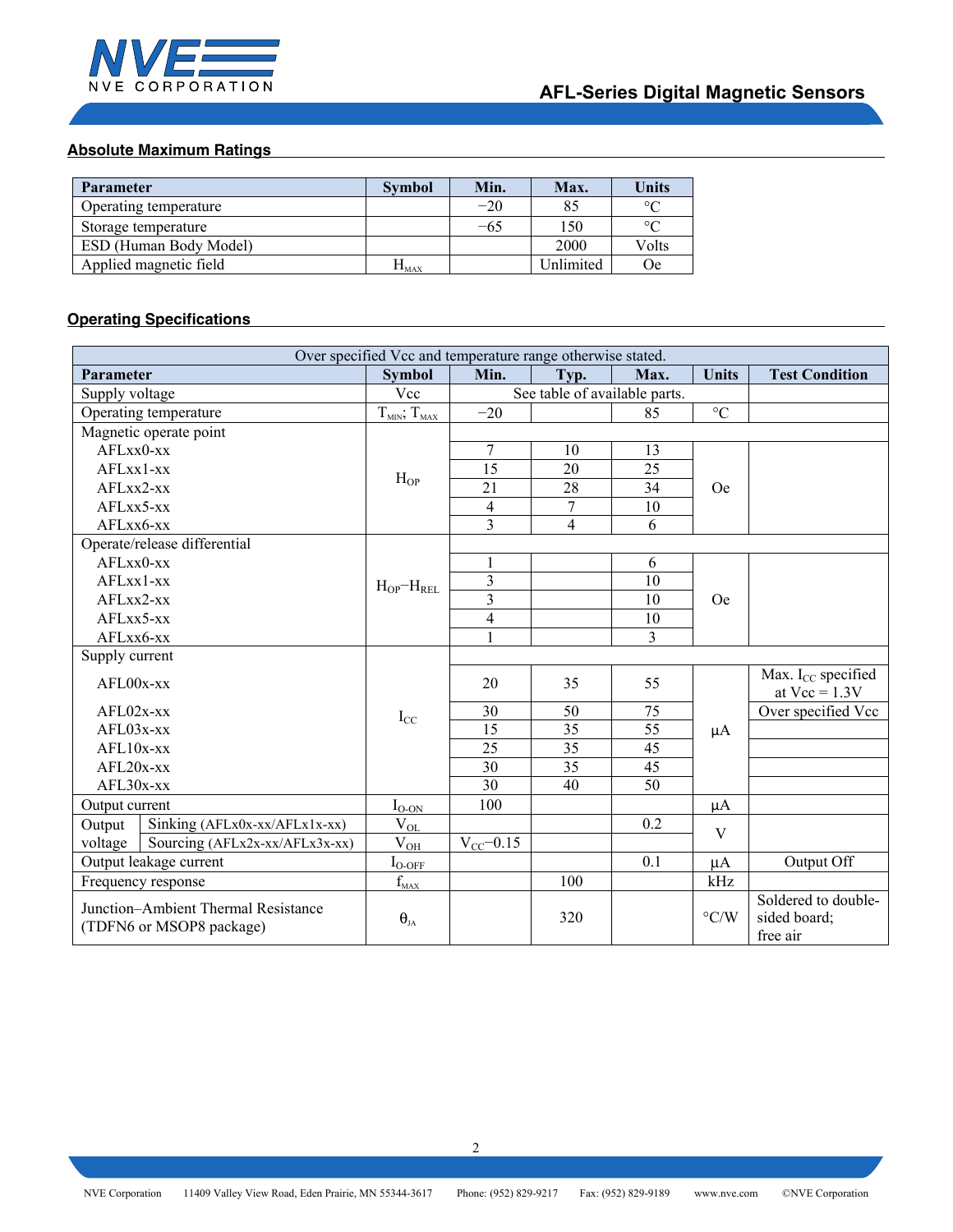

# **Operation**

### **Plane and Direction of Magnetic Sensitivity**

As the field varies in intensity, the digital output will turn on and off. Unlike Hall effect or other sensors, the direction of sensitivity is in the plane of the package. Standard AFL-Series sensors are sensitive "cross-axis," that is, across the pins from pin 1 to pin 6 or 8. The diagrams below show two magnet orientations that will activate the sensor in the direction of sensitivity:



**Figure 1. Plane and direction of magnetic sensitivity** 

### **Omnipolar**

GMR sensors are generally "omnipolar," meaning the outputs turn ON when a magnetic field of either magnetic polarity is applied.

### **Normally OFF and Normally ON Versions**

For normally OFF versions, the output turns ON when the field exceeds the magnetic operate point, and OFF when the field drops below the operate point minus the release differential. Normally ON versions turn OFF when the field exceeds the operate point and ON when it drops below the operate point minus the differential.

### **External Pull-Up Resistor**

AFL-Series outputs are open collector, with PNP output transistors for sourcing versions and NPN transistors for sinking versions. Outputs should have external pull-up or pull-down resistors. For microcontroller interfaces, the microcontroller's input pull-up resistors can be activated.

### **Typical Operation**

A typical proximity sensor using an AFL006 sensor and magnet is shown below. The AFL006 is the most sensitive magnetic switch, with a 4 Oe typical operate point, and actuates with a rare-earth magnet at more than two inches (50 mm) from the sensor:



**Figure 2. The AFL006 sensor activates at approximately 58 mm.** 

Smaller or weaker magnets can be used for closer operating distances. Because AFL-Series sensors are omnipolar, the sensor operates with either a north or south magnet pole.

Our free, Web-based application that calculates fields and operating distances for various sensor models and magnet types:

*www.nve.com/spec/calculators.php*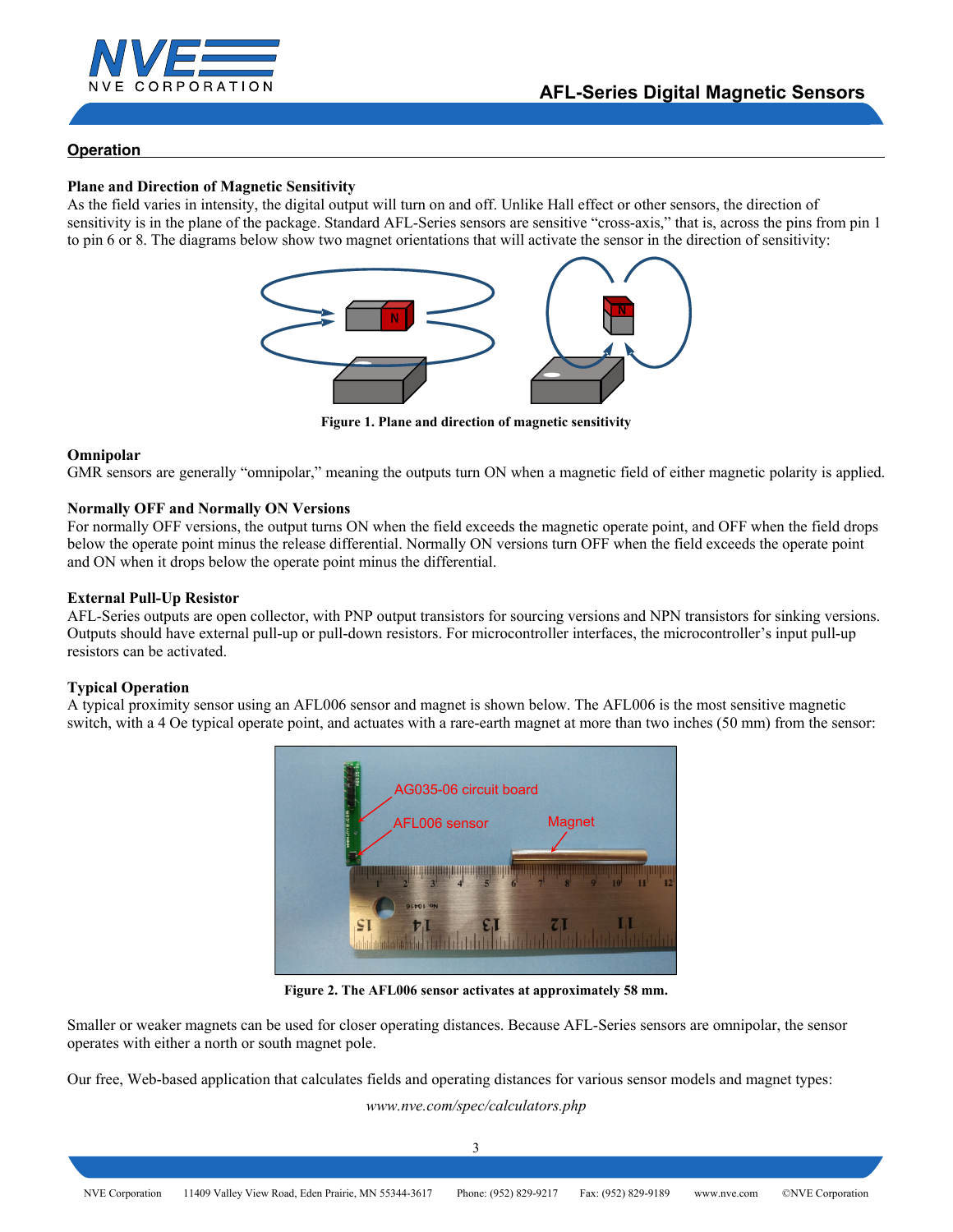

# **Part Numbering**

The following example shows the AFL-Series part-numbering system:



**Pinouts** 



| Pin           |                   |                  |               |                         |
|---------------|-------------------|------------------|---------------|-------------------------|
| <b>MSOP8</b>  | TDFN <sub>6</sub> |                  |               |                         |
| $\text{all}$  |                   | AFLxx0 / AFLxx1/ |               |                         |
| part types)   | AFLxx6            | AFLxx2 / AFLxx5  | <b>Symbol</b> | <b>Description</b>      |
|               |                   |                  | $V_{\rm CC}$  | Power supply            |
|               |                   |                  | <b>GND</b>    | Ground                  |
|               |                   |                  | <b>OUT</b>    | Output (open collector) |
| 2, 3, 4, 5, 6 |                   |                  | N/C           | No internal connection  |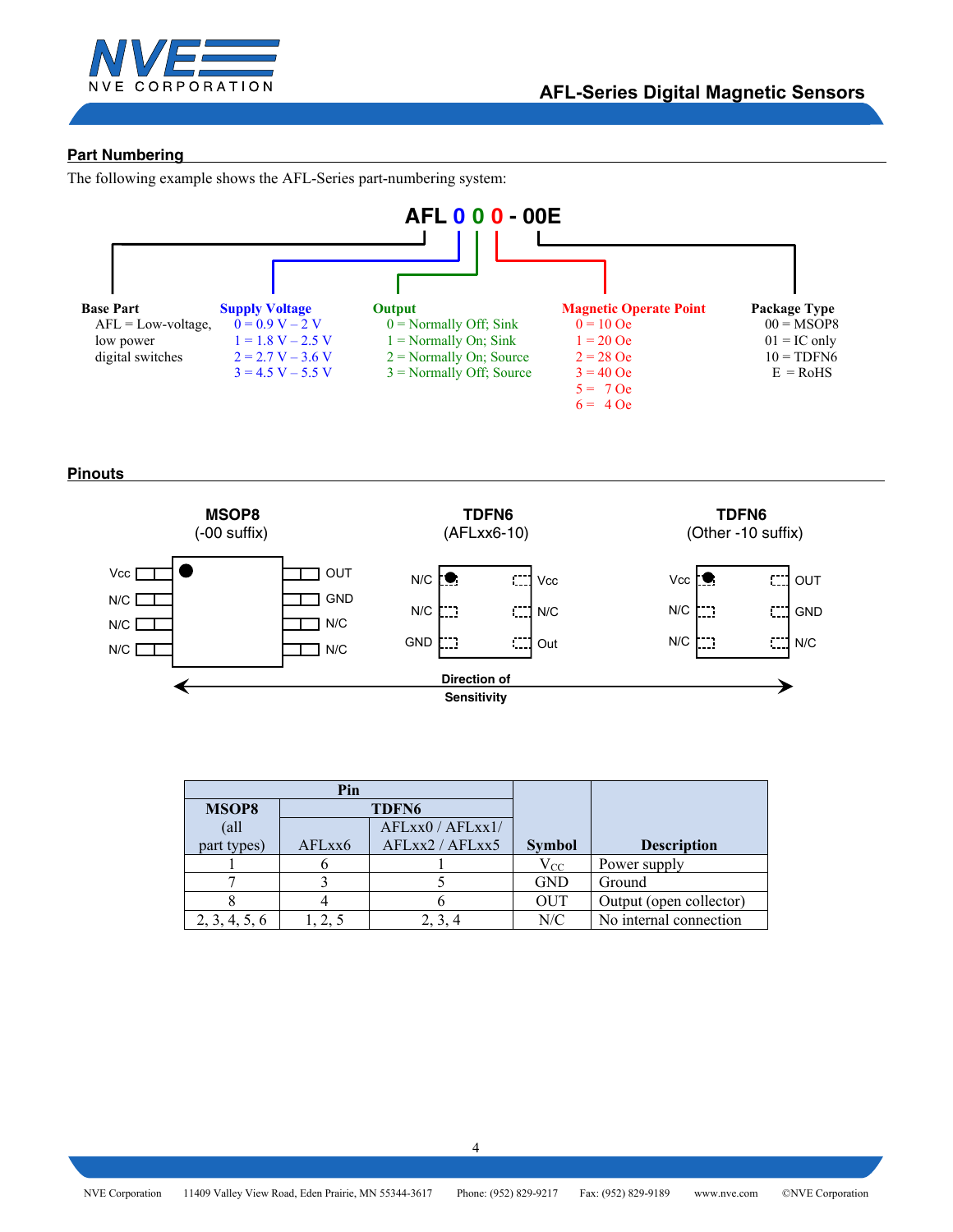

# **Product Range Charts**



# **Available Parts**

| <b>Available</b><br>Part | <b>Supply</b><br><b>Voltage</b> | <b>Output Type</b> | Output<br>Source/Sink | <b>Nominal</b><br><b>Operate Point</b> | Package           | Package<br><b>Marking</b> |
|--------------------------|---------------------------------|--------------------|-----------------------|----------------------------------------|-------------------|---------------------------|
| AFL000-00E               | $0.9 V - 2 V$                   | Normally Off       | Sink                  | $10$ Oe                                | MSOP8             | PBBe                      |
| AFL000-10E               | $0.9 V - 2 V$                   | Normally Off       | Sink                  | $10$ Oe                                | TDFN <sub>6</sub> | <b>QBBe</b>               |
| AFL001-10E               | $0.9 V - 2 V$                   | Normally Off       | Sink                  | $20$ Oe                                | TDFN <sub>6</sub> | <b>QBXe</b>               |
| AFL002-10E               | $0.9 V - 2 V$                   | Normally Off       | Sink                  | 28 Oe                                  | TDFN <sub>6</sub> | <b>QBLe</b>               |
| AFL005-10E               | $0.9 V - 2 V$                   | Normally Off       | Sink                  | 7 Oe                                   | TDFN <sub>6</sub> | QBKe                      |
| AFL006-10E               | $0.9 V - 2 V$                   | Normally Off       | Sink                  | 4 Oe                                   | TDFN <sub>6</sub> | QCHe                      |
| AFL020-00E               | $0.9 V - 2 V$                   | Normally On        | Source                | $10$ Oe                                | MSOP8             | PBCe                      |
| AFL030-00E               | $0.9 V - 2 V$                   | Normally Off       | Source                | $10$ Oe                                | MSOP8             | PBDe                      |
| AFL100-00E               | $1.8 V - 2.5 V$                 | Normally Off       | Sink                  | $10$ Oe                                | MSOP8             | <b>PBFe</b>               |
| AFL100-10E               | $1.8 V - 2.5 V$                 | Normally Off       | Sink                  | $10$ Oe                                | TDFN <sub>6</sub> | OBFe                      |
| AFL200-00E               | $2.7 V - 3.6 V$                 | Normally Off       | Sink                  | $10$ Oe                                | MSOP8             | PBGe                      |
| AFL300-00E               | $4.5 V - 5.5 V$                 | Normally Off       | Sink                  | $10$ Oe                                | MSOP8             | PBHe                      |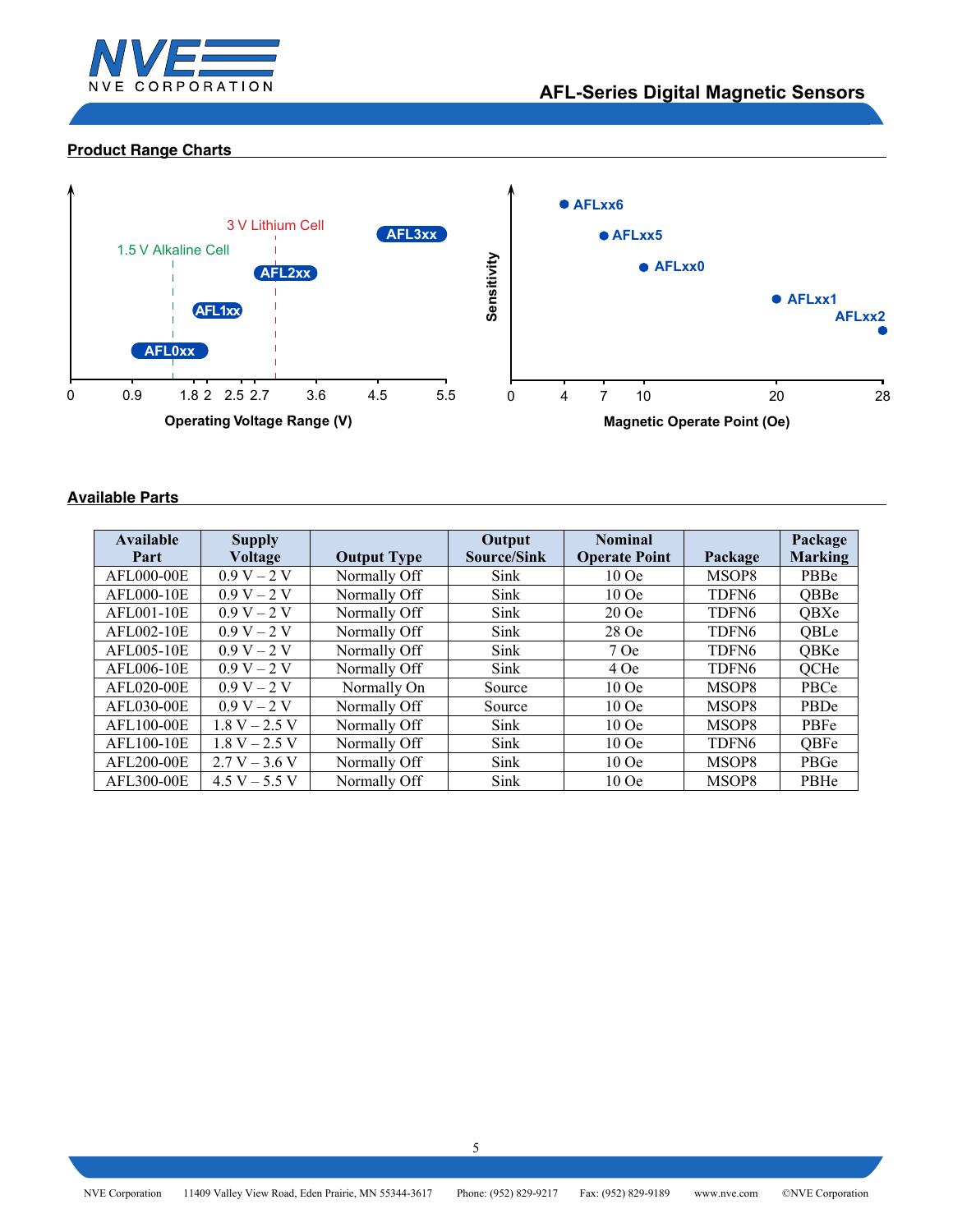

# **Bare Circuit Boards for Sensors**

NVE offers several bare circuit boards specially designed for easy connections to surface-mount sensors. Popular PCBs are shown below (images are **two times** actual size):



 **AG915-06:** 0.25" (6 mm) octagonal MSOP8



 **AG918-06** (standard) / **AG919-06** (cross-axis): 2" x 0.25" (50 mm x 6 mm) MSOP8



 **AG035-06:** 1.57" x 0.25" (40 mm x 6 mm) TDFN6

6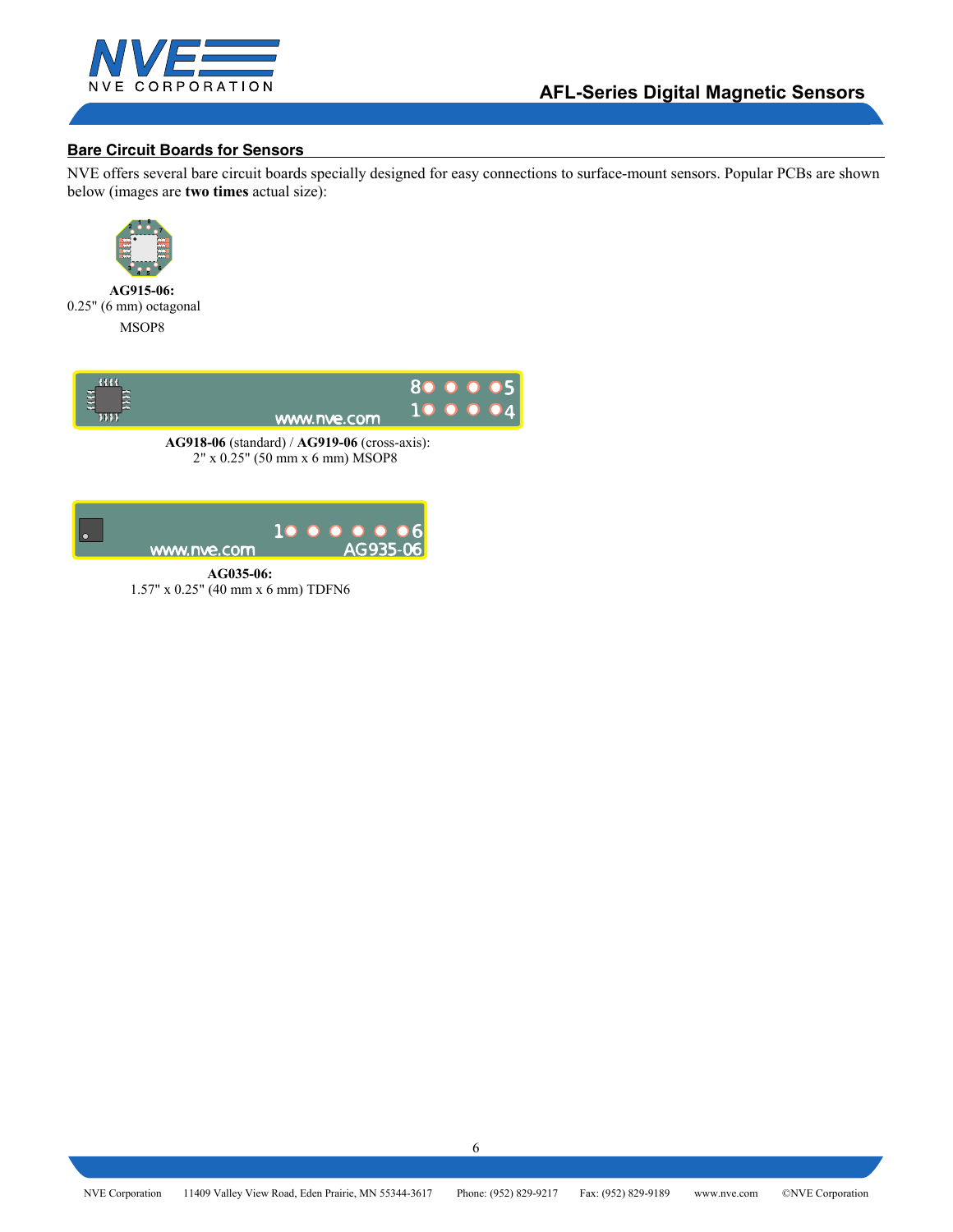

# **Package Drawings**

**MSOP8** (-00 suffix)

Dimensions in inches (mm); scale = approx. 5X



**TDFN6** (-10 suffix)





**RoHS** COMPLIANT

Soldering profile per JEDEC J-STD-020C, MSL 1.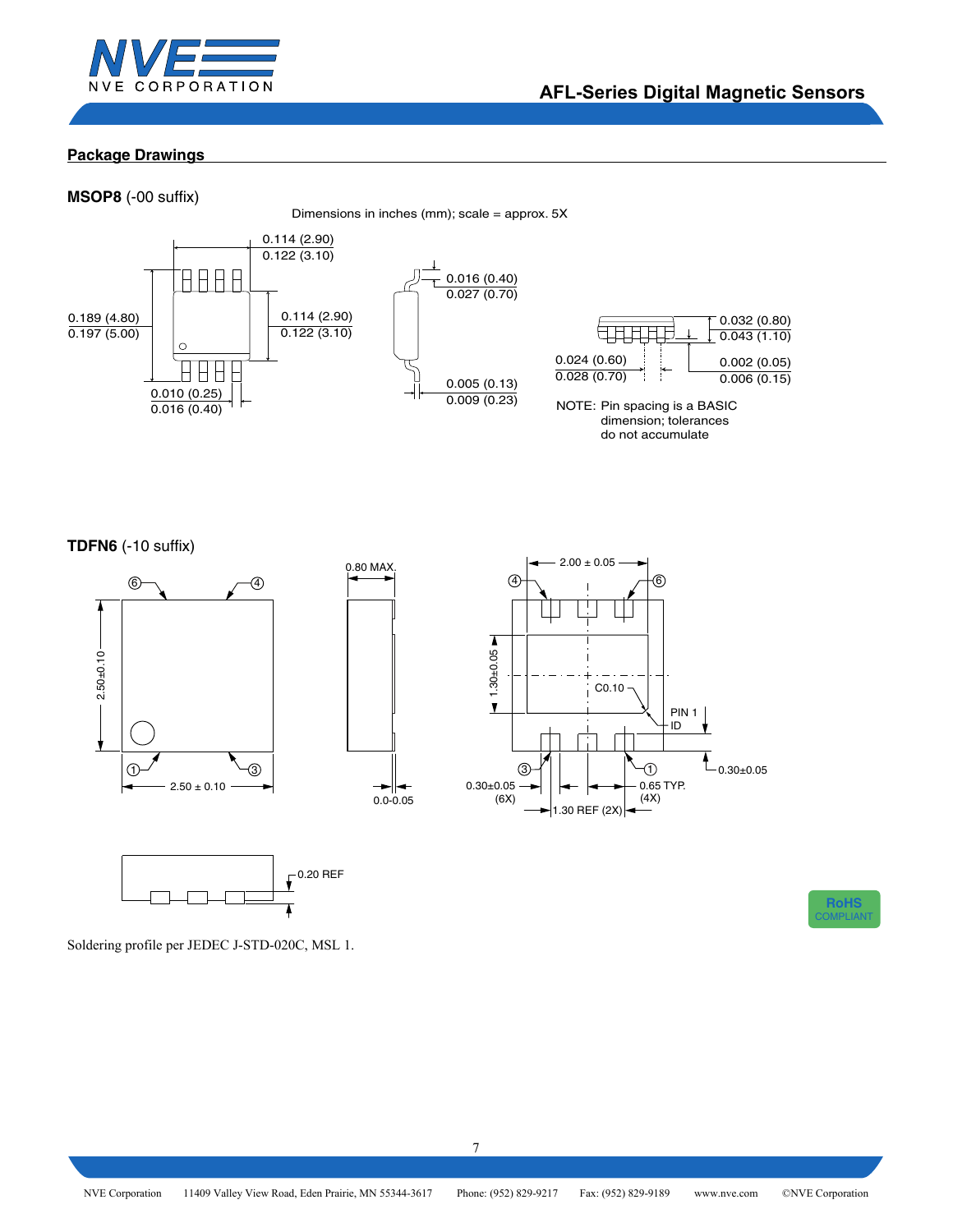

# **Revision History**

**SB-00-015-D**  October 2017

# **Change**

- Added "typical operation" description and illustration (p. 3).
- Added product range charts (p. 5).
- Added page with bare circuit boards (p. 6).

**SB-00-015-C**  June 2017

# **Change**

- Added AFL006 high-sensitivity version.
	- Increase maximum supply voltage for AFL0xx to 2 V.

**SB-00-015-B**  March 2017

# **Change**

• Cosmetic datasheet changes.

### **SB-00-015-A**  June 2007

# **Change**

• Initial release.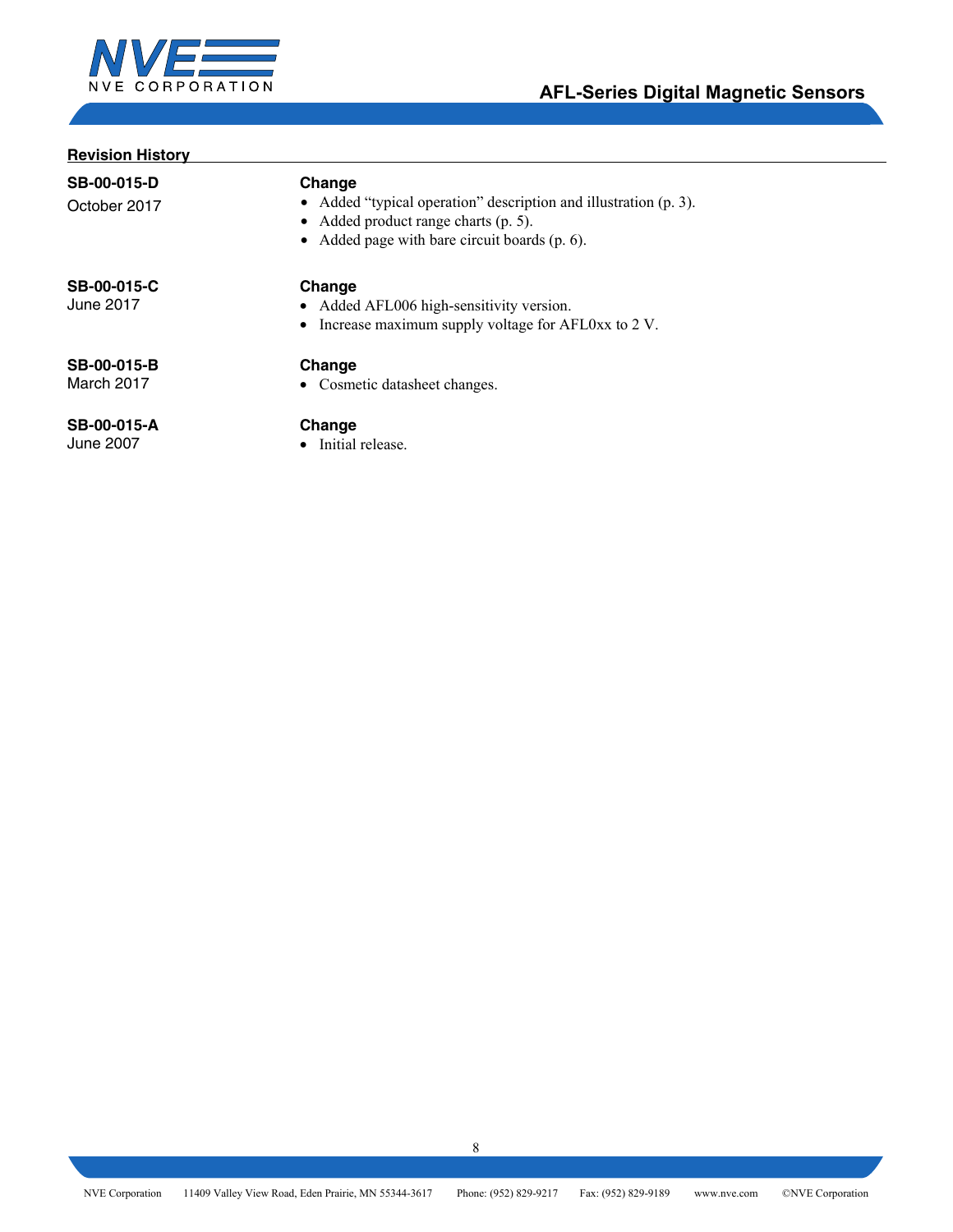

#### **Datasheet Limitations**

The information and data provided in datasheets shall define the specification of the product as agreed between NVE and its customer, unless NVE and customer have explicitly agreed otherwise in writing. All specifications are based on NVE test protocols. In no event however, shall an agreement be valid in which the NVE product is deemed to offer functions and qualities beyond those described in the datasheet.

#### **Limited Warranty and Liability**

Information in this document is believed to be accurate and reliable. However, NVE does not give any representations or warranties, expressed or implied, as to the accuracy or completeness of such information and shall have no liability for the consequences of use of such information.

In no event shall NVE be liable for any indirect, incidental, punitive, special or consequential damages (including, without limitation, lost profits, lost savings, business interruption, costs related to the removal or replacement of any products or rework charges) whether or not such damages are based on tort (including negligence), warranty, breach of contract or any other legal theory.

#### **Right to Make Changes**

NVE reserves the right to make changes to information published in this document including, without limitation, specifications and product descriptions at any time and without notice. This document supersedes and replaces all information supplied prior to its publication.

#### **Use in Life-Critical or Safety-Critical Applications**

Unless NVE and a customer explicitly agree otherwise in writing, NVE products are not designed, authorized or warranted to be suitable for use in life support, life-critical or safety-critical devices or equipment. NVE accepts no liability for inclusion or use of NVE products in such applications and such inclusion or use is at the customer's own risk. Should the customer use NVE products for such application whether authorized by NVE or not, the customer shall indemnify and hold NVE harmless against all claims and damages.

#### **Applications**

Applications described in this datasheet are illustrative only. NVE makes no representation or warranty that such applications will be suitable for the specified use without further testing or modification.

Customers are responsible for the design and operation of their applications and products using NVE products, and NVE accepts no liability for any assistance with applications or customer product design. It is customer's sole responsibility to determine whether the NVE product is suitable and fit for the customer's applications and products planned, as well as for the planned application and use of customer's third party customers. Customers should provide appropriate design and operating safeguards to minimize the risks associated with their applications and products.

NVE does not accept any liability related to any default, damage, costs or problem which is based on any weakness or default in the customer's applications or products, or the application or use by customer's third party customers. The customer is responsible for all necessary testing for the customer's applications and products using NVE products in order to avoid a default of the applications and the products or of the application or use by customer's third party customers. NVE accepts no liability in this respect.

#### **Limiting Values**

Stress above one or more limiting values (as defined in the Absolute Maximum Ratings System of IEC 60134) will cause permanent damage to the device. Limiting values are stress ratings only and operation of the device at these or any other conditions above those given in the recommended operating conditions of the datasheet is not warranted. Constant or repeated exposure to limiting values will permanently and irreversibly affect the quality and reliability of the device.

#### **Terms and Conditions of Sale**

In case an individual agreement is concluded only the terms and conditions of the respective agreement shall apply. NVE hereby expressly objects to applying the customer's general terms and conditions with regard to the purchase of NVE products by customer.

#### **No Offer to Sell or License**

Nothing in this document may be interpreted or construed as an offer to sell products that is open for acceptance or the grant, conveyance or implication of any license under any copyrights, patents or other industrial or intellectual property rights.

#### **Export Control**

This document as well as the items described herein may be subject to export control regulations. Export might require a prior authorization from national authorities.

#### **Automotive Qualified Products**

Unless the datasheet expressly states that a specific NVE product is automotive qualified, the product is not suitable for automotive use. It is neither qualified nor tested in accordance with automotive testing or application requirements. NVE accepts no liability for inclusion or use of non-automotive qualified products in automotive equipment or applications.

In the event that customer uses the product for design-in and use in automotive applications to automotive specifications and standards, customer (a) shall use the product without NVE's warranty of the product for such automotive applications, use and specifications, and (b) whenever customer uses the product for automotive applications beyond NVE's specifications such use shall be solely at customer's own risk, and (c) customer fully indemnifies NVE for any liability, damages or failed product claims resulting from customer design and use of the product for automotive applications beyond NVE's standard warranty and NVE's product specifications.